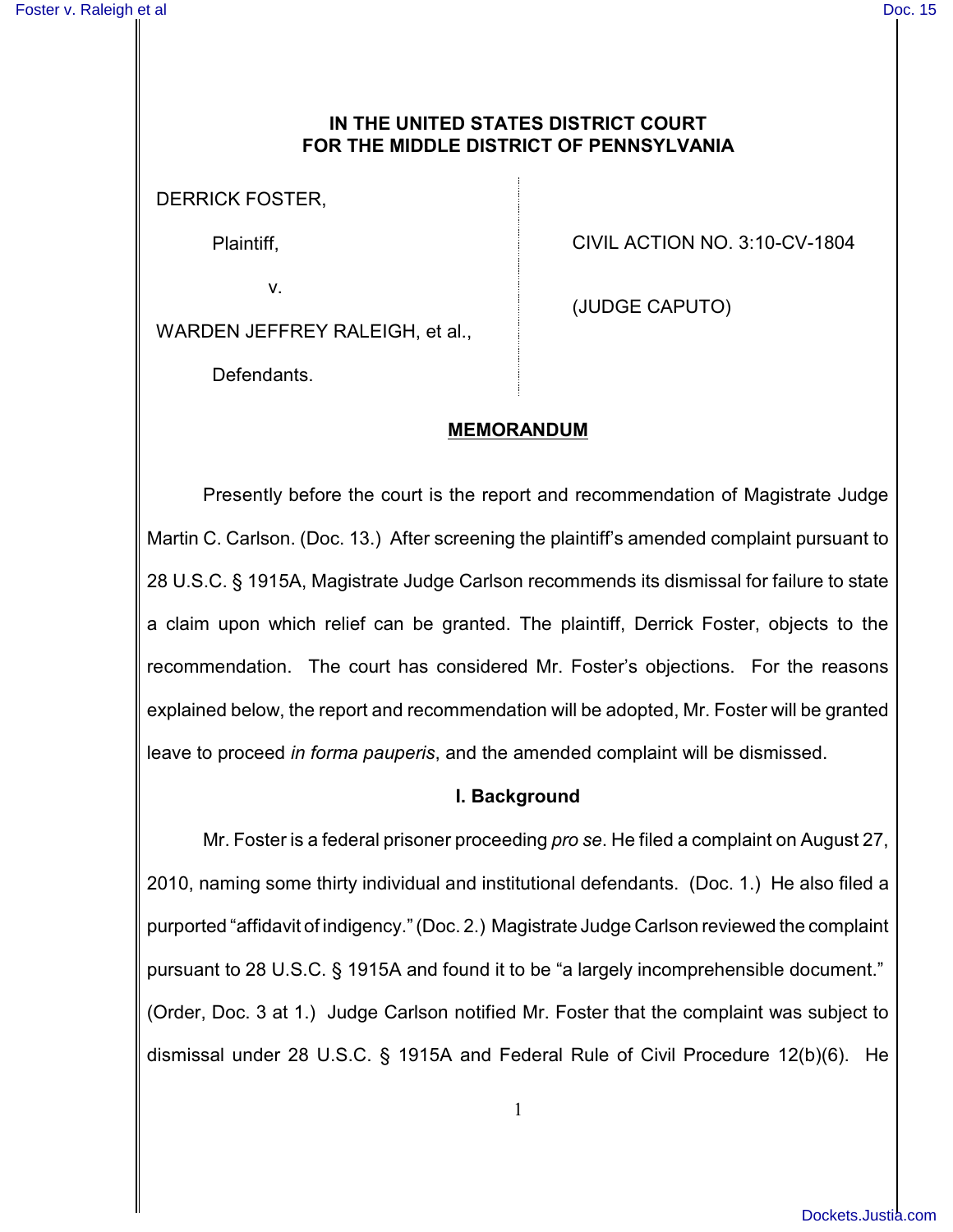directed the plaintiff to file an amended complaint by September 20, 2010, and warned him that failure to do so would result in a recommendation of dismissal. The plaintiff moved for an extension of time, Doc. No. 5, in which he revealed his confusion about Judge Carlson's prior order. (*See* Doc. 6 at 3.) As Judge Carlson noted:

In this document, Foster ignored the Court's stated concern that his complaint was unintelligible; asserted in a confused fashion that he "challenges the facts ASSUMING HIM TO BEING [sic] A [FEDERAL PRISONER];" insisted that he is filing Freedom of Information Act requests for pertinent records; and requested an additional thirty days to respond to this Court's screening order.

(Doc. 6 at 3–4.) Judge Carlson granted a seven-day extension. His order emphasized that

the previous screening order did not turn on any issues that could be resolved through a

FOIA request; therefore granting him time to pursue a FOIA request was unnecessary. The

complaint had not suffered from evidentiary infirmities; instead it failed to state a claim that

could be pursued in federal court. Judge Carlson urged Mr. Foster to "focus on the task of

stating a coherent claim in a short, plain and understandable fashion." (*Id.*)

Mr. Foster failed to file an amended complaint within the given deadline. Judge

Carlson issued a report recommending that the action be dismissed without prejudice.

(Doc. 7 at 11.) Several days later, Mr. Foster filed a document titled "Declaration of 'Derrick

Foster.'" (Doc. 8.) Below, portions of the document labeled "Statement of the Facts" are

reproduced verbatim:

4. That Affiant since his arrival April 4, 2007 at Low Security Correctional Institution (LSCI) Allenwood PA, Affiant did not make poor adjustments did receive two separate incident reports on Dec. 24, 2007, and on May 8, 2008, at LSCI Allenwood PA;

5. That Affiant while at LSCI Allenwood PA obtained knowledge secreted in the FBOP's Administrative Remedy Program which could achieve Affiant's endeavors to become/regain his freeman status amongst ordinary citizens in society (Cleveland, Ohio);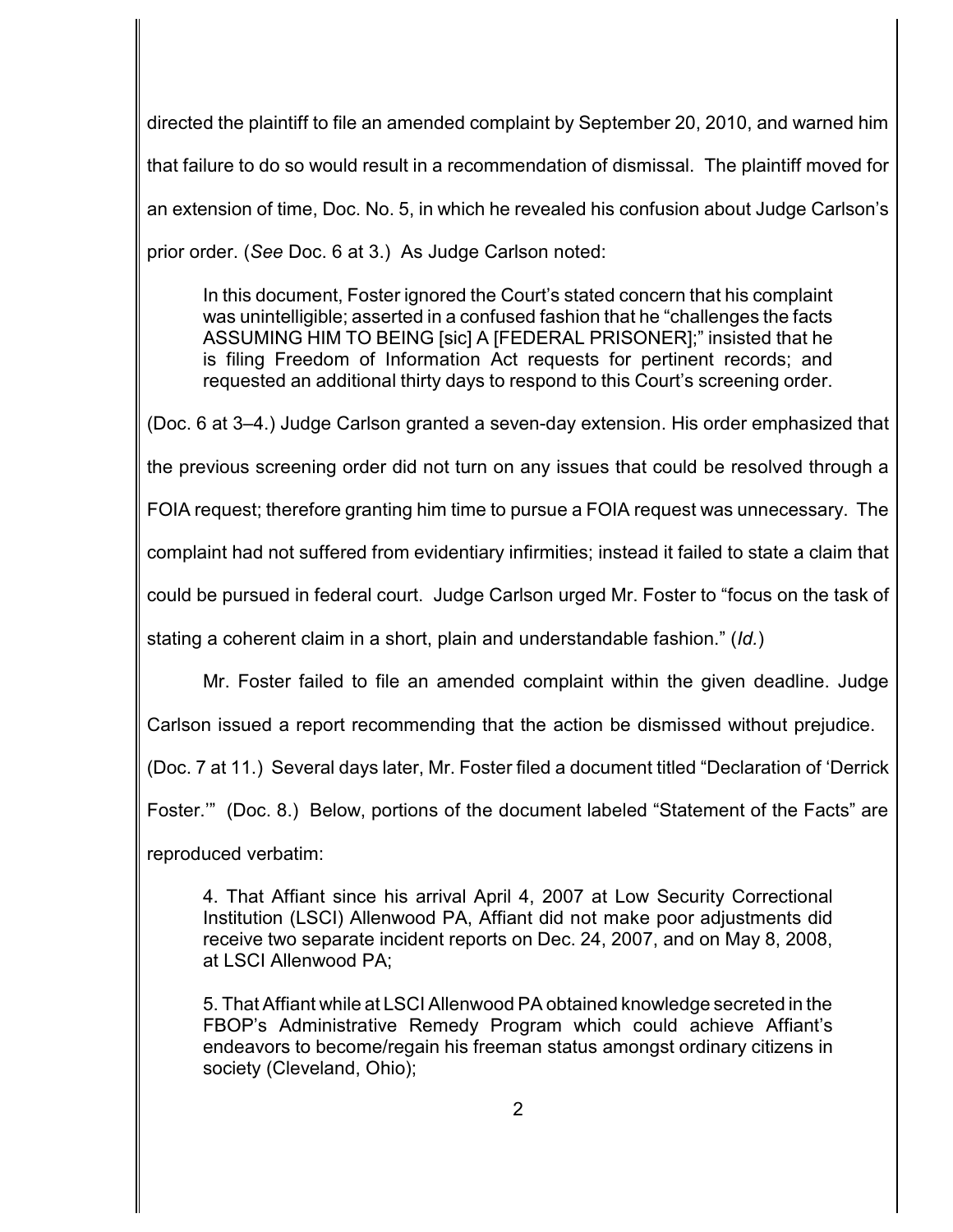6. That Affiant on August 5, 2008 filed a Informal Resolution (known as a BP-8) which is requirements to start a Administrative Remedy (BP-8, BP-9, BP-10, and BP-11 intowhich after the BP-11, Affiant is considered EXHAUSTIONS OF HIS REMEDY under 1997(e);

7. That Affiant during the BP-9 stage at LSCI Allenwood PA, aon 8/8/2008 Jeffrey S. Raleigh d/b/a Acting Warden, did in fact, make falsifications on a FBOP EMS-409.051 REQUEST FOR TRANSFER form, stating a July 14, 20077 a Unit Disciplinary Hearing "updated Affiant's Custody Classification (BP-338) to a Medium level score NOT requested redesignating to a Medium level institution";

8. That Affiant continuous irreparable suffarages of retaliatorial acts of conspirators (a) Affiant did not receive fair ntoice of any requests for transfer nor any requests for custody classification level changes, (b) Affiant on 9/9/2008 did arrive TRANSFERED DISCIPLINARY to Federal Correctional Institution (FCI) Allenwood, PA, (c) Affiant did receive retributive acts fo two separate incident reports on Fen. 23, 2010, and on rMay 25, 2010, at FCI Allenwood PA intowhich during time spent in the SHU/Staff confiscated the BP-10 and BP-11 and other evidence held relevance at hand to; and

9. That Affiant on August 27, 2010, proceeded pro se, commenced this civil rights action unintelligibly, and was not a short and plain statement towards a cause of action, as Magistrate Judge Martin C. Carlson ORDERS 8/31/10. 9/1/10 and 9/21/10 states. Affiant omits concerns towards the "statute of limitations" to file a claim, coupled in facts Affiant is impaired of BRIEF WRITING SKILLS, and this current FCI Allenwood PA institution sits in a valley which intensified FOG ALERT LOCKDOWNS as we speak.

WHEREFORE, Affiant encloses an civil application form this Middle District Court, Clerk Office in hopes to satisfy any confusion to comply with this Court's screening process. HOWEVER, Affiant continues to reserve the right to amend complaint.

Mr. Foster contemporaneously filed an amended complaint, (Doc. 9), and application

to proceed *in forma pauperis*, (Doc. 10). The amended complaint is a standard, fill-in-the-

blank form, which has the virtue of brevity. Mr. Foster appended forty-three pages of

miscellaneous documents to his amended complaint. These documents suggest that he has

challenged his sentence via correspondence with various agencies.

As for the amended complaint, Mr. Foster lists the following under the heading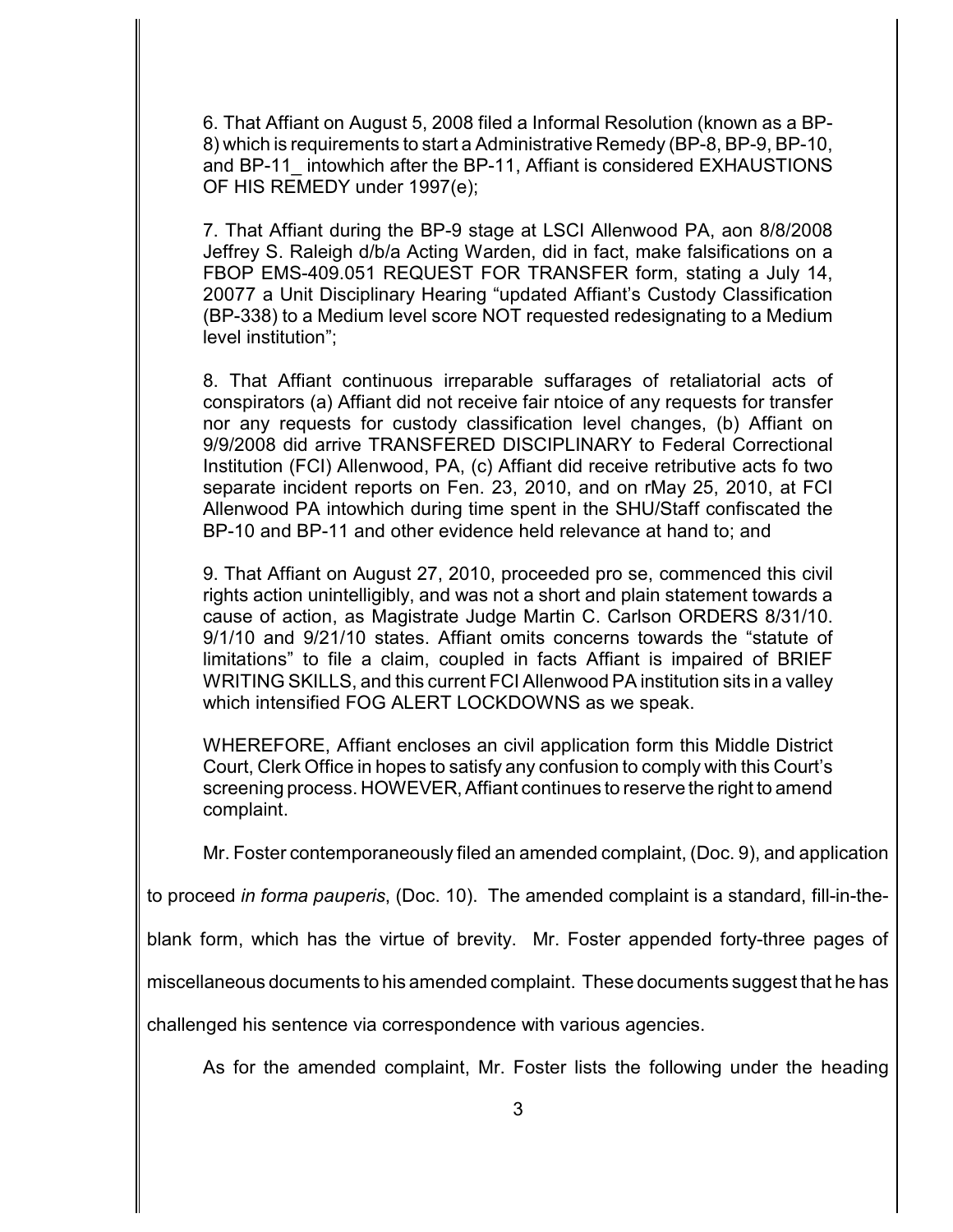"Statement of Claim:"

1. Plaintiff on AUG. 5, 2008 filed an Administrative Remedy at the LOW Security Institution Inmate Challenge to Information of the State referral over to the Federal referral seeking reliefs of immediate discharge/release with prejudice and just compensations.

2. Plaintiff is unbeknownst in the Administrative Remedy on AUG. 8, 2008 LSCI's ACTING WARDEN JEFFERY S. RALEIGH retaliatorial acts with conspirators entered Falsifications on a EMS-409.051 form, raised Custody Level from 8 to a Score 16 and TRANSFERRED to MEDIUM Custody.

3. Plaintiff is to no avail with ANY UNIT TEAM MEMBERS and VARIOUS STAFF (same) both at the LSCI and FCI ALLENWOOD COMPLEX(ES) where ALL FAILED TO INTERVENE NOR CORRECT INACCURATE FBOP RECORDS NOR IMPARTIALLY INVESTIGATE CHALLENGES IN THE LEGALITIES OF THE STATE REFERRAL . . .

He seeks various forms of relief, including "pertinent records" under the Freedom of

Information Act, \$300 million "in functional U.S. currency," and a "writ of habeas corpus in

admiralty." His application to proceed *in forma pauperis* describes his financial status as

follows: he has no monthly income or bank accounts, and he owns nothing of value.

The magistrate judge recommends that the application to proceed *in forma pauperis*

be granted, and that the amended complaint be dismissed for failure to state a claim upon

which relief can be granted.

### **II. Discussion**

# **A. Legal Standard**

Where objections to the magistrate judge's report are filed, the court must conduct a *de novo* review of the contested portions of the report, *Sample v. Diecks*, 885 F.2d 1099, 1106 n.3 (3d Cir. 1989) (citing 28 U.S.C. § 636(b)(1)(c)), provided the objections are both timely and specific, *Goney v. Clark*, 749 F.2d 5, 6–7 (3d Cir. 1984). In making its *de novo*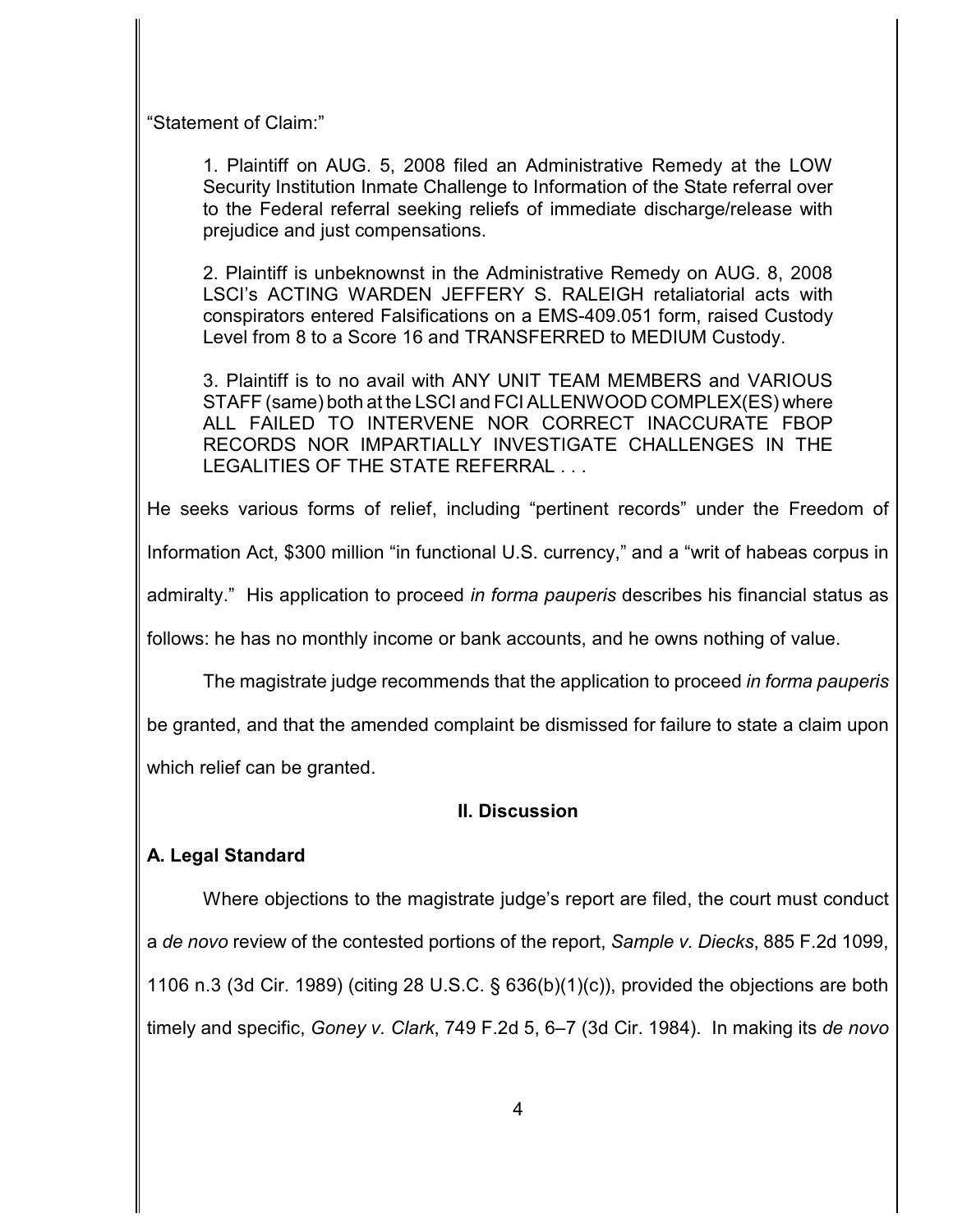review, the court may accept, reject, or modify, in whole or in part, the factual findings or legal conclusions of the magistrate judge. *See* 28 U.S.C. § 636(b)(1); *Owens v. Beard*, 829 F. Supp. 736, 738 (M.D. Pa. 1993). Although the review is *de novo*, the statute permits the court to rely on the recommendations of the magistrate judge to the extent it deems proper. *See United States v. Raddatz*, 447 U.S. 667, 675–76 (1980); *Goney*, 749 F.2d at 7; *Ball v. United States Parole Comm'n*, 849 F. Supp. 328, 330 (M.D. Pa. 1994). Uncontested portions of the report may be reviewed at a standard determined by the district court. *See Thomas v. Arn*, 474 U.S. 140, 154 (1985); *Goney*, 749 F.2d at 7. At the very least, the court should review uncontested portions for clear error or manifest injustice. *See, e.g., Cruz v. Chater*, 990 F. Supp. 375, 376–77 (M.D. Pa. 1998).

### **B. The Amended Complaint Fails to State a Claim**

Magistrate Judge Carlson's report quoted at length from Mr. Foster's amended complaint; the quoted passages reveal that the amended complaint is hard to comprehend. The following passage was cited as representing the crux of the amended complaint:

[T]he complicated cruxes is that: STATE OF OHIO v. Derrick L. Foster . . . fatally lacks prerequisite of [procedural] due process requirements to neither draft out nor transcribe necessary CERTIFICATE OF AUTHORITIES TO BINDOVER TO ANOTHER JURISDICTION under conductivity of notice; or hearings.....

(Doc. 9 at 42.) The report noted that the complaint failed to comply with Federal Rule of Civil

Procedure 8(a)'s requirement that a pleading contain "a short and plain statement of the

claim showing that the pleader is entitled to relief." Additionally, Mr. Foster failed to plead

a cognizable cause of action or explain what actions the defendants took that entitle him to

relief.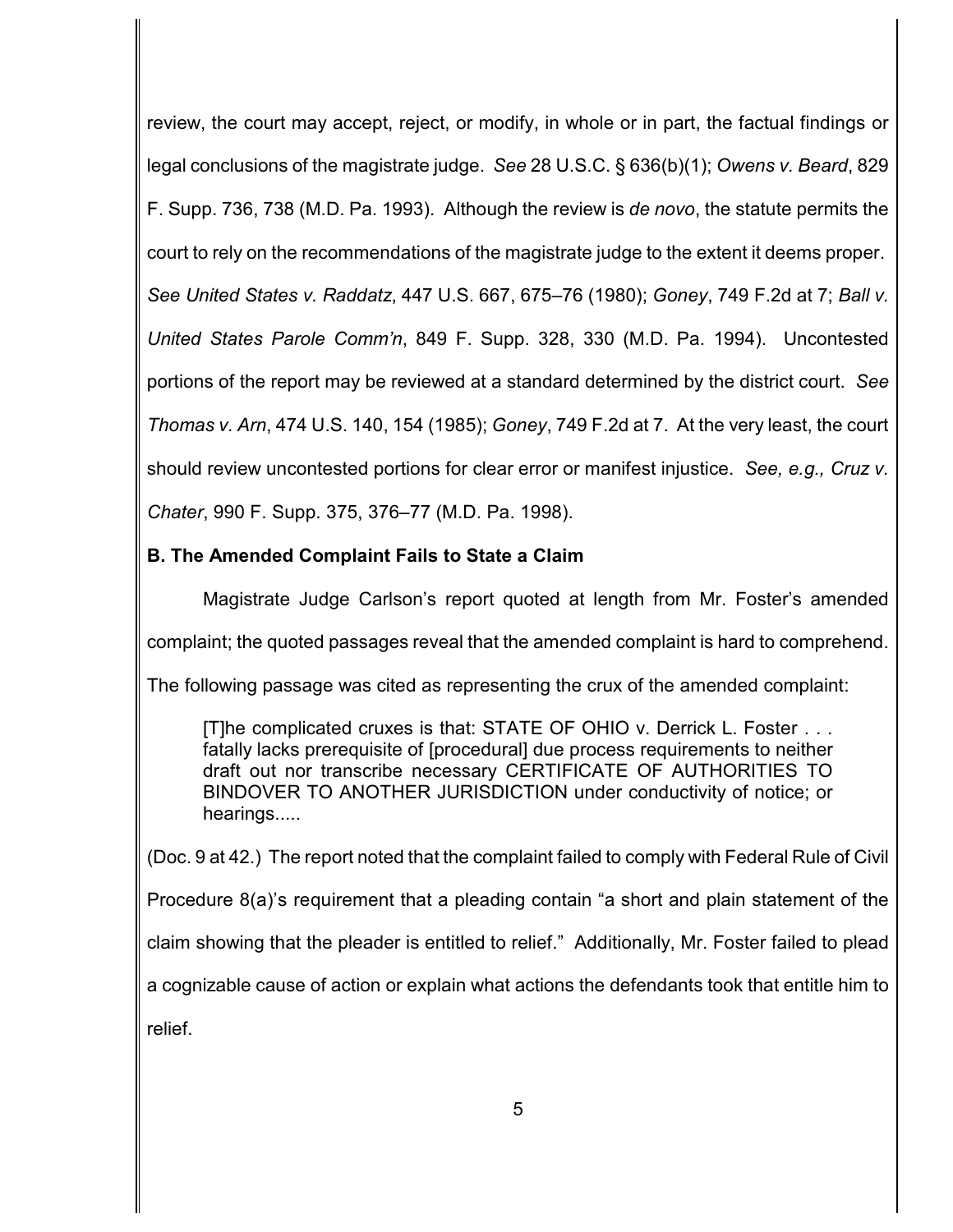Mr. Foster's objections, unfortunately, are as incomprehensible as his other filings. They fail to explain what portions of the report he objects to or why. Nevertheless, the court has reviewed the amended complaint *de novo*, and concurs with the magistrate judge's report and recommendation.

A *pro se* plaintiff in a civil rights action is generally given leave to amend his complaint, even where leave is not requested, unless amendment would be inequitable or futile. *See Grayson v. Mayview State Hosp.*, 293 F.3d 103, 108 (3d Cir. 2002). Here, amendment would be futile because Mr. Foster's claims are unintelligible, and he appears to lack the capacity to file comprehensible pleadings.

### **III. Conclusion**

Mr. Foster appears to be indigent, and his motion for leave to proceed *in forma pauperis* will be granted. The report and recommendation will be adopted and the amended complaint will be dismissed. An appropriate order follows.

Date **Date** A. Richard Caputo

December 22, 2010/s/ A. Richard Caputo United States District Judge